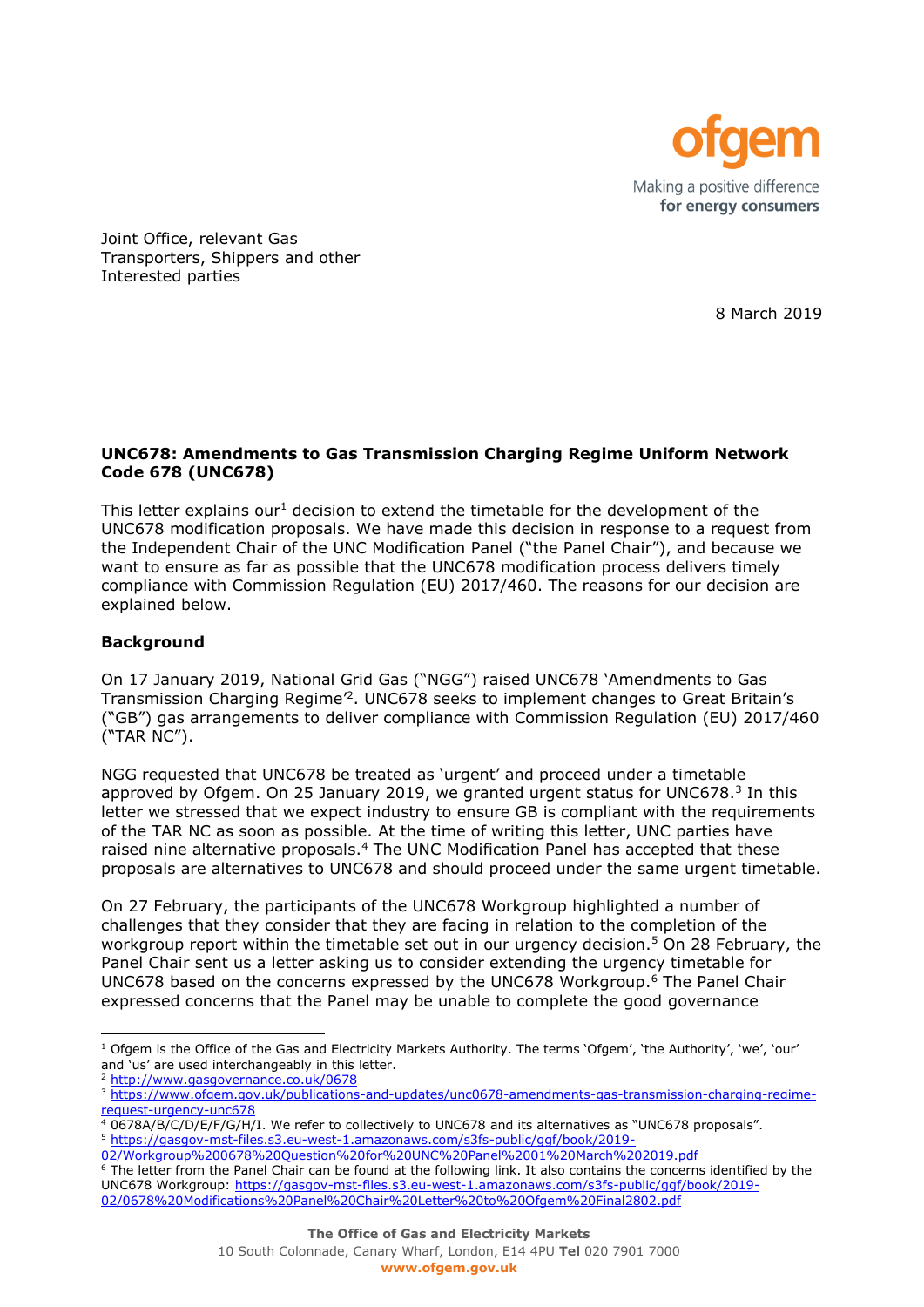required around considering all these modifications and, as a result, Ofgem may not get the full and reasoned decision that is expected from industry. The Panel Chair also noted the limitations on the UNC Modification Panel to prevent alternative modifications being submitted late in the process.

## **Our decision**

We have considered the request submitted by the Panel Chair and the slower than expected progress of the UNC678 proposals. We have decided to extend the UNC678 modification process for the following reasons.

A number of factors have contributed to the slower than expected progress of the UNC678 process. Notably, NGG has not delivered a number of items, including the Forecast Contracted Capacity ("FCC") Methodology Statement and the sensitivity tool, within the expected timeframe. This has, in turn, impeded the development of the alternative UNC678 proposals.

A number of alternative UNC678 modification proposals were submitted late in the process. This limited the opportunity to develop these proposals and diverted resources from completing the Workgroup Report. The nature of discussions at workgroup meetings has also not facilitated the process.

We consider that an extension of the timetable for the development of the UNC678 proposals will allow NGG to deliver all pending actions set out below. The extension will also allow all UNC678 modification proposers and the UNC678 Workgroup to complete their respective modifications and the Workgroup Report.

We expect NGG to deliver the items listed below by **Friday 15 March 2019**.

| n. | <b>Deliverables</b>                                                                   |  |
|----|---------------------------------------------------------------------------------------|--|
| 1. | Publish a fully detailed FCC Methodology Statement. NGG should also include a note    |  |
|    | explaining the governance framework for the FCC methodology                           |  |
| 2. | Publish the final UNC678 Modification and full accompanying analysis                  |  |
| 3. | Publish legal text for UNC678                                                         |  |
| 4. | Make the Sensitivity Tool on UNC678 available to other proposers. We expect to        |  |
|    | NGG to make reasonable efforts to support other proposers in using this tool          |  |
| 5. | A review of Existing Contracts, in line with the views set out in our UNC621 decision |  |
|    | letter. This should include analysis on price differentials and set out options in    |  |
|    | terms of compliance and proportionality                                               |  |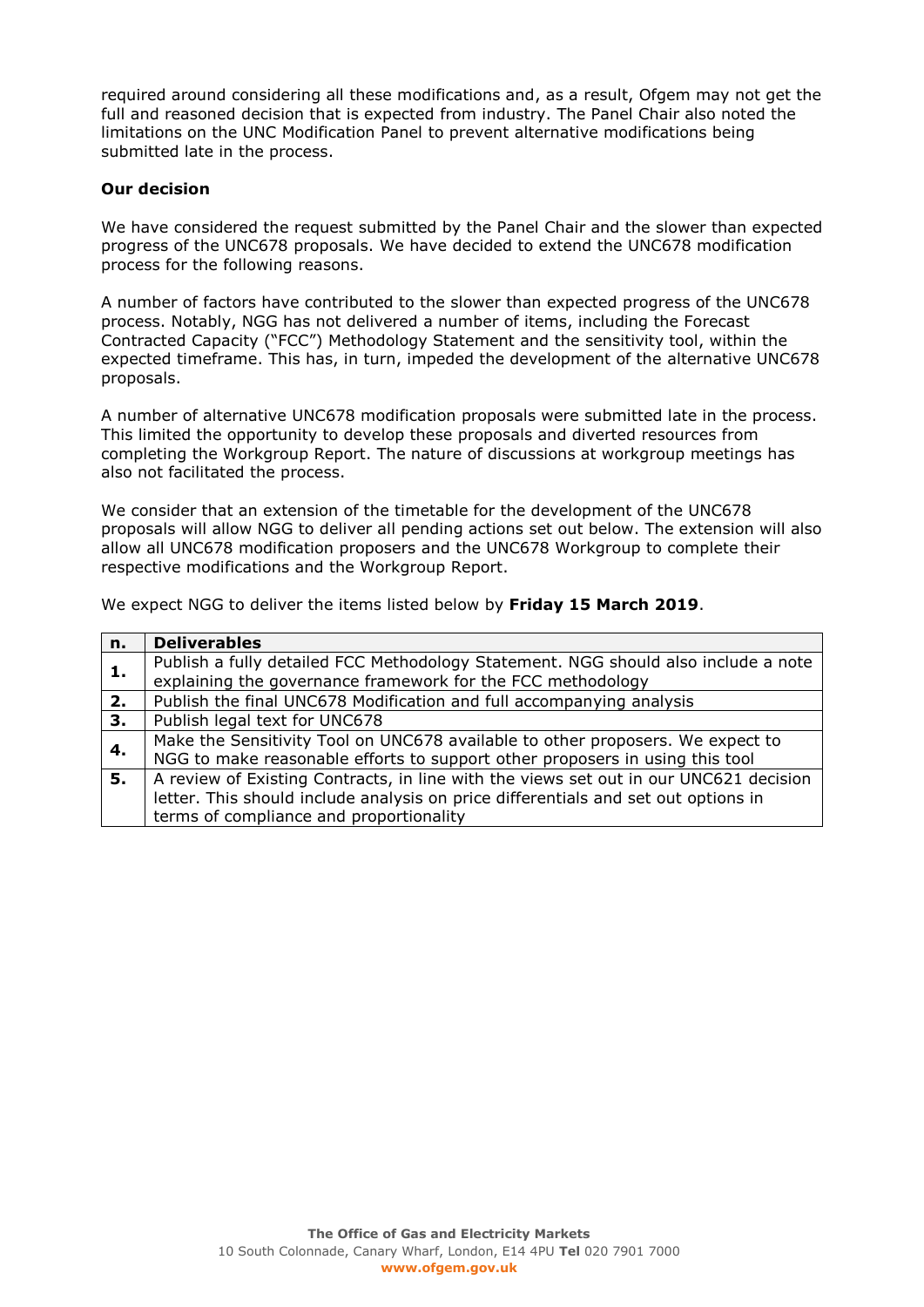This extension will also allow additional workgroups for the development of the UNC678 proposals as set out in the timetable below. All UNC678 modification proposers must complete the legal and policy analysis underpinning their proposals and make all relevant documents available to the Joint Office ("JO") by **21 March 2019**, in order to allow their consideration once the workgroup meetings resume. The JO will set out in more detail what all proposers must provide.

Proposers must engage with the JO to ensure that these prerequisites are satisfied ahead of the first workgroup below.

| <b>Process</b>                                                                                           | <b>Date</b>             |
|----------------------------------------------------------------------------------------------------------|-------------------------|
| Workgroup $11$ - the agenda should include (among other<br>items) Existing Contracts and FCC methodology | Monday 25 March 2019    |
| Workgroup 12                                                                                             | Thursday 28 March 2019  |
| Workgroup 13 (part of NTSCMF)                                                                            | Tuesday 2 April 2019    |
| Workgroup 14                                                                                             | Thursday 4 April 2019   |
| Workgroup 15                                                                                             | Monday 8 April 2019     |
| Workgroup 16 - "Finalise Workgroup report"                                                               | Wednesday 10 April 2019 |
| Finalisation and Publication of Draft Modification Report<br>(DMR) for Consultation                      | Friday 12 April 2019    |
| <b>Consultation commences</b>                                                                            | Monday 15 April 2019    |
| Consultation closes                                                                                      | Wednesday 8 May 2019    |
| FMR Available to the Modification Panel                                                                  | Wednesday 15 May 2019   |
| <b>UNC Modification Panel decision</b>                                                                   | Thursday 23 May 2019    |
| Final Modification Report issued to Ofgem                                                                | Wednesday 29 May 2019   |

The timetable above includes a UNC Modification Panel meeting on 23 May. We encourage all UNC Panel members to take part in the meeting given the importance of the UNC678 modification proposals. It would also be helpful if the agenda for discussion at this Panel was arranged so that the UNC678 modification proposals form the main or only item on the agenda.

We expect the JO to set the agenda for the workgroup meetings, noting that we would like the UNC678 Workgroup to address the issue of FCC methodology and Existing Contracts in the first workgroup meeting listed above.

We note the Panel Chair's comments about the risk of alternatives being submitted late in the modification process. We acknowledge the UNC Modification Panel set out timelines for the submission of alternative modifications at the Panel meeting held on 21 February 2019.<sup>7</sup> These timelines encouraged parties to have alternative modifications with the JO by 27 February 2019. While this is a non-binding deadline, we consider it would be helpful if parties continued to take this timeline into account.

This extension is granted in light of the exceptional circumstances surrounding the development of the UNC678 modification proposals, namely the breadth of the changes to the GB gas charging arrangements and the reliance of this process on deliverables from NGG that have not been made fully available so far. We strongly encourage all UNC678 proposers to make use of this extension to ensure that their proposals are well-developed and based on sound evidence. We also encourage the UNC678 Workgroup to engage with the JO and proposers in critiquing the proposals and drafting an informative workgroup report with relevant and clear analysis.

For the avoidance of doubt, we have made no assessment of the merits of UNC678 or its alternatives and nothing in this letter in any way fetters the discretion of the Authority in respect of the UNC678 proposals.

j. <sup>7</sup> Minutes of the meeting can be found here:<http://www.gasgovernance.co.uk/panel/210219>